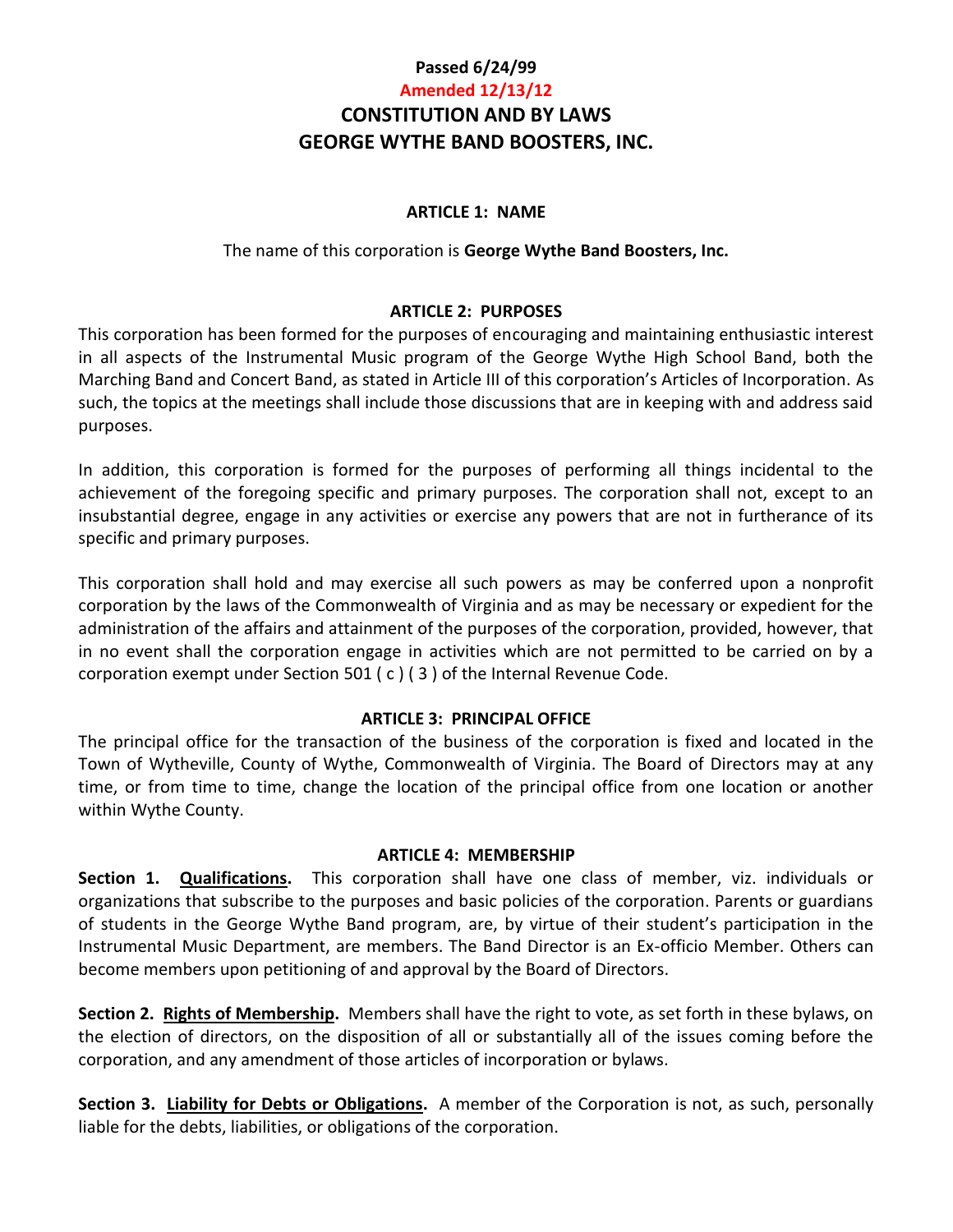#### **ARTICLE 5: MEETINGS**

**Section 1. Regular Meetings.** The regular meetings of this corporation shall be held on the third Thursdays of each calendar month, normally beginning at 7:00 P.M. in the George Wythe Band Room or other place and/or time as so designated by the Board.

**Section 2. Special Meetings.** A special meeting of the members for any lawful purpose may be called at any time by the Board, the president of the Board, and the Band Director. A special meeting may be requested by ten or more members of the corporation. Such a request shall be made by submitting a written request specifying the general nature of the business proposed to be transacted, to the president or the secretary of the Board. The Board of Directors shall act on the request within 30 days of its receipt and shall cause notice to be given to the membership not less than one week prior to such meeting, stating the reason, time, date, and place for the special meeting. No business other than the business, the general nature of which was set forth in the notice of the meeting, may be transacted at any special meeting.

**Section 3. Quorum.** Any members, including at least one Director, present at any Regular Meeting as described in Section 1 above, or Special Meeting as described in Section 2 above, shall constitute a quorum.

**Section 4. Voting.** Voting may be by voice, ballot or e-mail, except the election of Directors must be by written ballot. Members of the Nominating Committee that are present shall count the written votes for the Directors. Each member entitled to vote shall be entitled to cast one vote on each matter submitted to a vote of the members. The affirmative vote of a simple majority of the voting members attending the meeting, shall be the act of the members.

**Section 5. Authority.** This organization shall be governed by the Robert's Rules of Order (Revised Edition) in all cases in which they do not conflict with the rules of this organization.

#### **ARTICLE 6: BOARD OF DIRECTORS**

**Section 1. Powers.** Subject to the provisions and limitations of the General Nonprofit Corporation Law of the Commonwealth of Virginia and any other applicable laws, and subject to any limitations in the articles of incorporation or bylaws regarding actions that require approval of the members, the business and affairs of the corporation shall be managed by or under the direction of the Board of Directors. The Board of Directors shall have the authority to approve disbursements of funds up to \$500.00 in order to conduct the regular business of the Corporation. All disbursements exceeding \$500.00 will require a resolution from the membership.

**Section 2. Number of Directors.** The initial Board of Directors shall be four: a President, a Vice-President, a Secretary and a Treasurer. The Band Director shall be an ex officio Director. The number of Directors may be changed by amendment or revision of these bylaws, or by repeal of these bylaws and adoption of new bylaws, as provided by these bylaws.

**Section 3. Election, Designation, and Term of Office of Directors.** A Nominating Committee will be selected by the current Board of Directors and announced at the February Regular Meeting. This Committee will prepare a list of candidates for each of the four positions that comprise the Board of Directors as listed above in Section 2. This list will be submitted at the April Regular Meeting in the form of a written ballot. The four (4) Directors shall be elected at the regular meeting of the members in April of each year, for a term of one (1) year. Each Director will serve from June 1 until May 31 of each year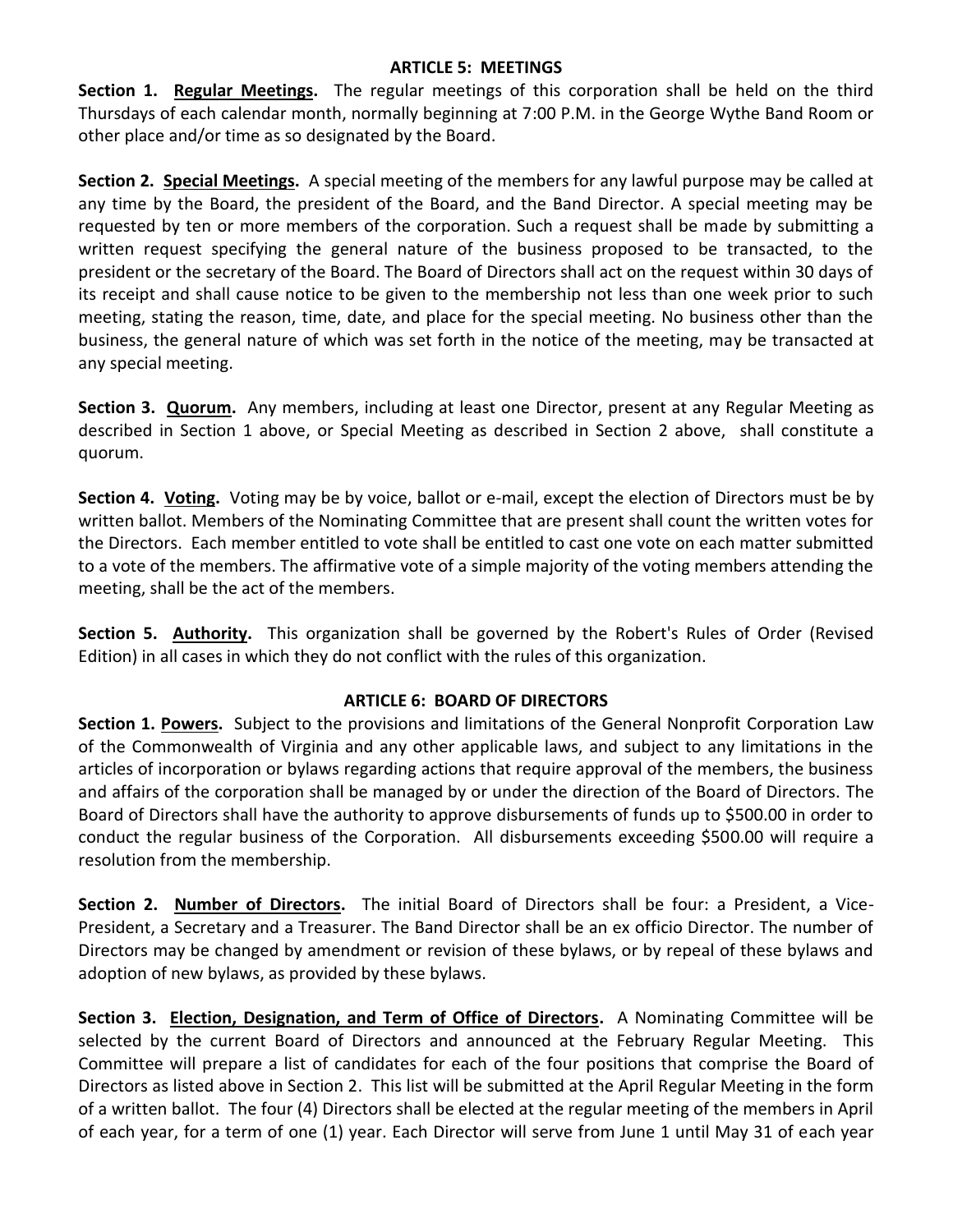and shall hold office until expiration of the term for which elected and until a successor has been elected. Directors may serve any number of consecutive terms.

**Section 4. Vacancies.** For any vacancy which occurs within the Board of Directors, the membership, at the next regularly scheduled meeting following the effective date of the vacancy, shall elect a successor to take office to fill the unexpired term of office.

**Section 5. Fees and Compensation.** Directors and members of committees may not receive any compensation for their services as such, but may receive reimbursement of expenses as may be fixed or determined by resolution of the membership.

**Section 6. Officers.** The Directors of the corporation shall consist of a President, Vice-President, Secretary, and Treasurer. No person may serve in more than one position. In addition to the duties specified in this Section, Directors shall perform all other duties customarily related to their office and such other duties as may be required by law, by the Articles of Incorporation, or by these bylaws, subject to the control of the majority vote of the membership, and shall perform such additional duties as the membership shall from time to time assign.

The President of the Corporation shall, when present, preside at all meetings of the Board of Directors and the membership. He or she shall appoint committees from the membership as needed and follow progress of such committees, and in addition, be an Ex-officio member of said committees. The President shall have the authority to call Special Meetings as needed.

The Vice-President of the Corporation shall, in the absence of the President, or in the event of his or her inability or refusal to act, perform all the duties of the President, and when so acting shall have all the powers of, and be subject to the same expectations as the President.

The Secretary, or his or her designee, shall act as secretary of all the meetings of the Board of Directors, and the members, and shall keep the minutes of all such meetings. He or she shall also insure that the written correspondence of the corporation is managed in a thorough and professional manner.

The Treasurer shall keep and maintain, or cause to be kept and maintained, adequate and correct accounts of the properties and business transactions of the corporation, including accounts of its assets, liabilities, receipts, disbursements, gains, losses, capital and other matters customarily included in the financial affairs of a private non-stock corporation. The Treasurer shall deposit or cause to be deposited all moneys and other valuables in the name and to the credit of the corporation with such depositories as may be designated by the membership. The Treasurer, with the assistance of another member of the corporation, shall make an accurate accounting of the cash receipts following major fund raising events, with deposits made into the night depository of the financial institution chosen by the membership. The Treasurer shall disburse or cause to be disbursed the funds of the corporation as may be ordered by the Board of Directors or the membership, and shall render to the membership monthly in writing, an accounting of all the Corporation's financial transactions and of the financial condition of the corporation.

#### **ARTICLE 7: STANDARD OF CARE**

**Section 1. General.** Directors shall perform their duties, including duties as a member of any committee on which they may serve, in good faith and in a manner which the director believes to be in the best interest of this corporation and with such care, including reasonable inquiry, as an ordinarily prudent person in a like situation would use under similar circumstances. Except as provided in Article 7, Section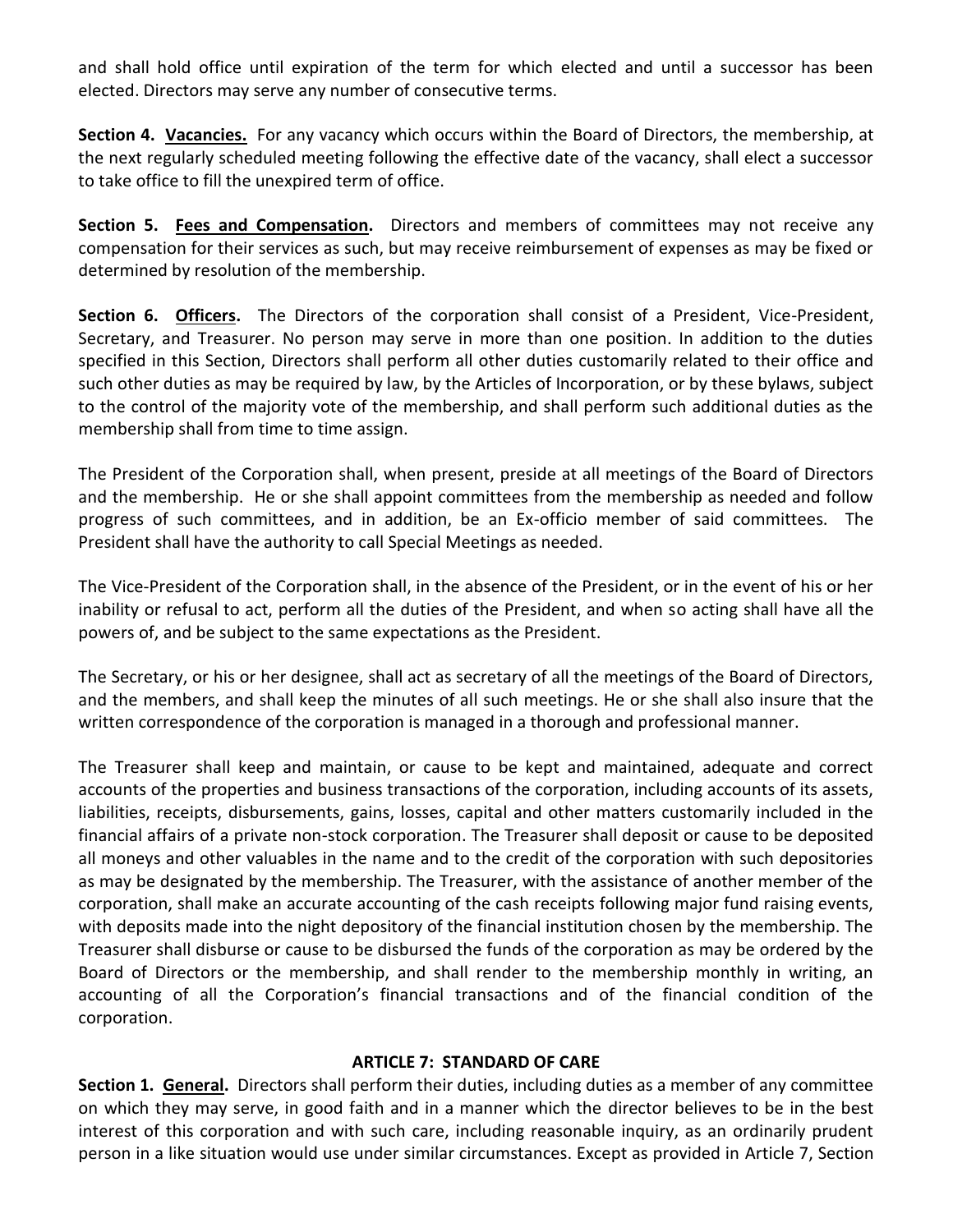3, a person who performs the duties of a director in accordance with the above shall have no liability based upon any failure or alleged failure to discharge that person's obligations as a director.

**Section 2. Loans.** This corporation shall not make any loan of money or property to, or guarantee the obligation of, any director or member of the corporation. The corporation may, however, advance money to a director or member for expenses reasonably anticipated to be incurred in performance of duties of such director or member so long as such individual would be entitled to be reimbursed for such expenses.

**Section 3. Self-Dealing Transactions.** Except as approved in Section 4 below, the membership shall not approve a self-dealing transaction. A self-dealing transaction is one to which the corporation is a party and in which one or more directors or members has a material financial interest or a transaction between this corporation and any person.

**Section 4. Approval.** The Corporation may approve a self-dealing transaction if the membership determines that the transaction is in the best interests of, and is fair and reasonable to, this corporation and, after reasonable investigation under the circumstances, determines that this corporation could not have obtained a more advantageous arrangement.

**Section 5. Indemnification.** To the fullest extent permitted by law, this corporation shall indemnify its directors and agents, including persons formerly occupying any such position, and the heirs, executors and administrators of such persons, against all expenses (including attorneys' fees and disbursements) judgments, fines, settlements, and other amounts actually and reasonably incurred by them in connection with any action, suit, or proceeding, including an action by or in the right of the corporation, by reason of the fact that the person is or was a director or agent of this corporation. Such right of indemnification shall not be deemed exclusive of any other rights to which such person may be entitled apart from this Article. The corporation shall have power to purchase and maintain insurance to the full extent permitted by law on behalf of its directors and agents, against any liability asserted against or incurred by such persons in such capacity or arising out of the person's status as such.

#### **ARTICLE 8: COMMITTEES**

**Section 1. Committees.** The Board of Directors and the membership may, by resolution adopted by a majority of the members present at a regularly scheduled meeting, appoint standing committees to carry out and to promote the interests of the corporation. These standing committees will possess only those duties and powers as explicitly defined by the resolution which created their existence. No committee may:

a. Approve any action that, under the General Nonprofit Corporation Law of the

Commonwealth of Virginia or the Articles of Incorporation or these bylaws, also requires approval of the members.

b. Amend or repeal the Articles of Incorporation or bylaws or adopt new bylaws.

 c. Appoint any other committees of the Board of Directors or membership without the consent of the membership.

 d. Approve a voluntary dissolution; bankruptcy or reorganization; sale, lease, or exchange of all or substantially all of the property and assets of the corporation.

- e. Approve any self-dealing transaction.
- f. Bind the corporation in a contract or agreement or disburse corporate funds, unless authorized by the Board of Directors or the membership